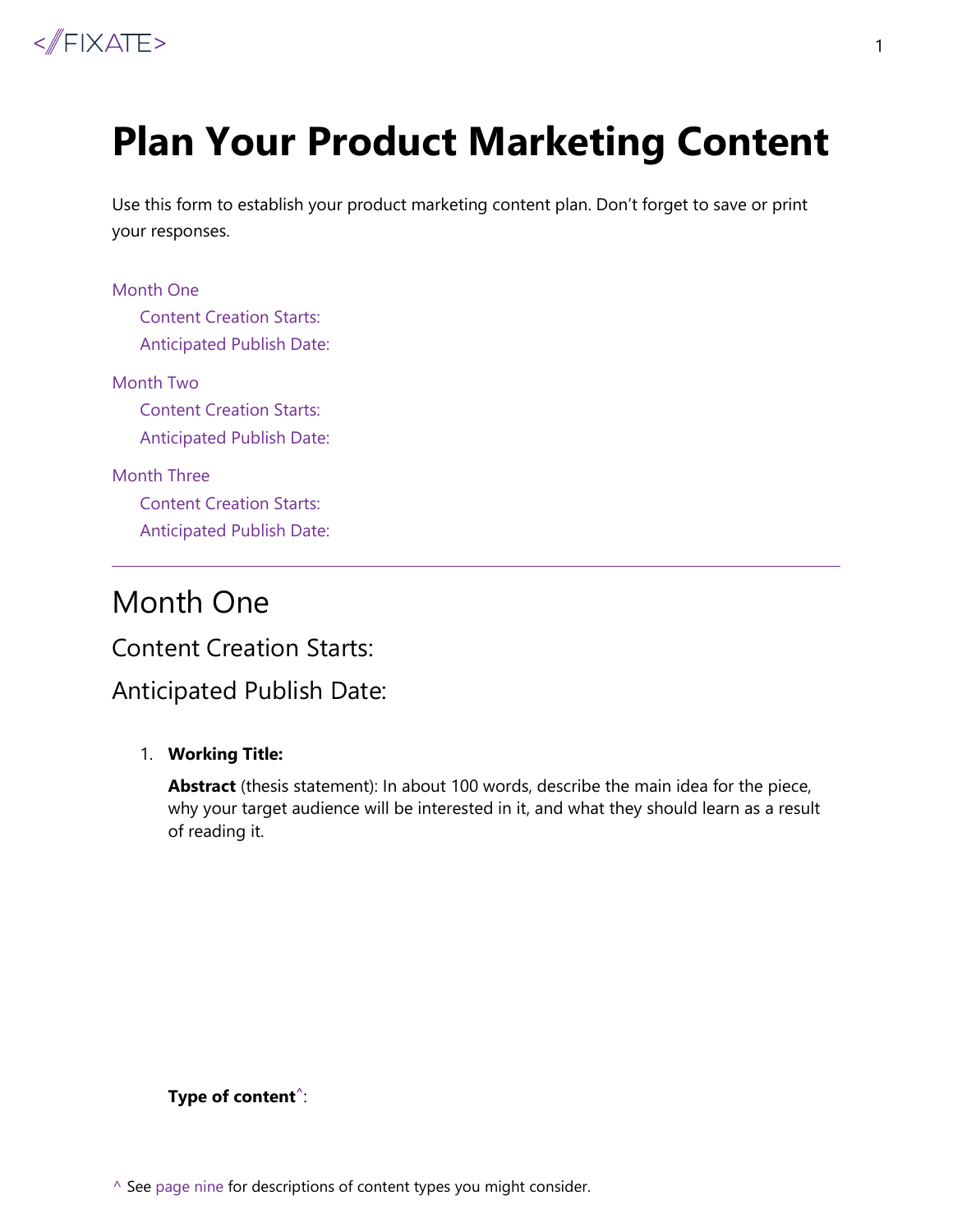

#### **Target audience** for this post:

**Keywords** (optional): Fixate's writers don't write for SEO; however, keywords are helpful for indicating the purpose of the piece.

Published on website: Add date and target URL here, when available.

2. **Working Title:** 

**Abstract** (thesis statement): In about 100 words, describe the main idea for the piece, why your target audience will be interested in it, and what they should learn as a result of reading it.

#### **Type of content^**:

**Target audience** for this post:

**Keywords** (optional): Fixate's writers don't write for SEO; however, keywords are helpful for indicating the purpose of the piece.

**Published on website:** Add date and target URL here, when available.

#### 3. **Working Title:**

**Abstract** (thesis statement) - In about 100 words, describe the main idea for the piece, why your target audience will be interested in it, and what they should learn as a result of reading it.

 $\wedge$  See [page nine](#page-8-0) for descriptions of content types you might consider.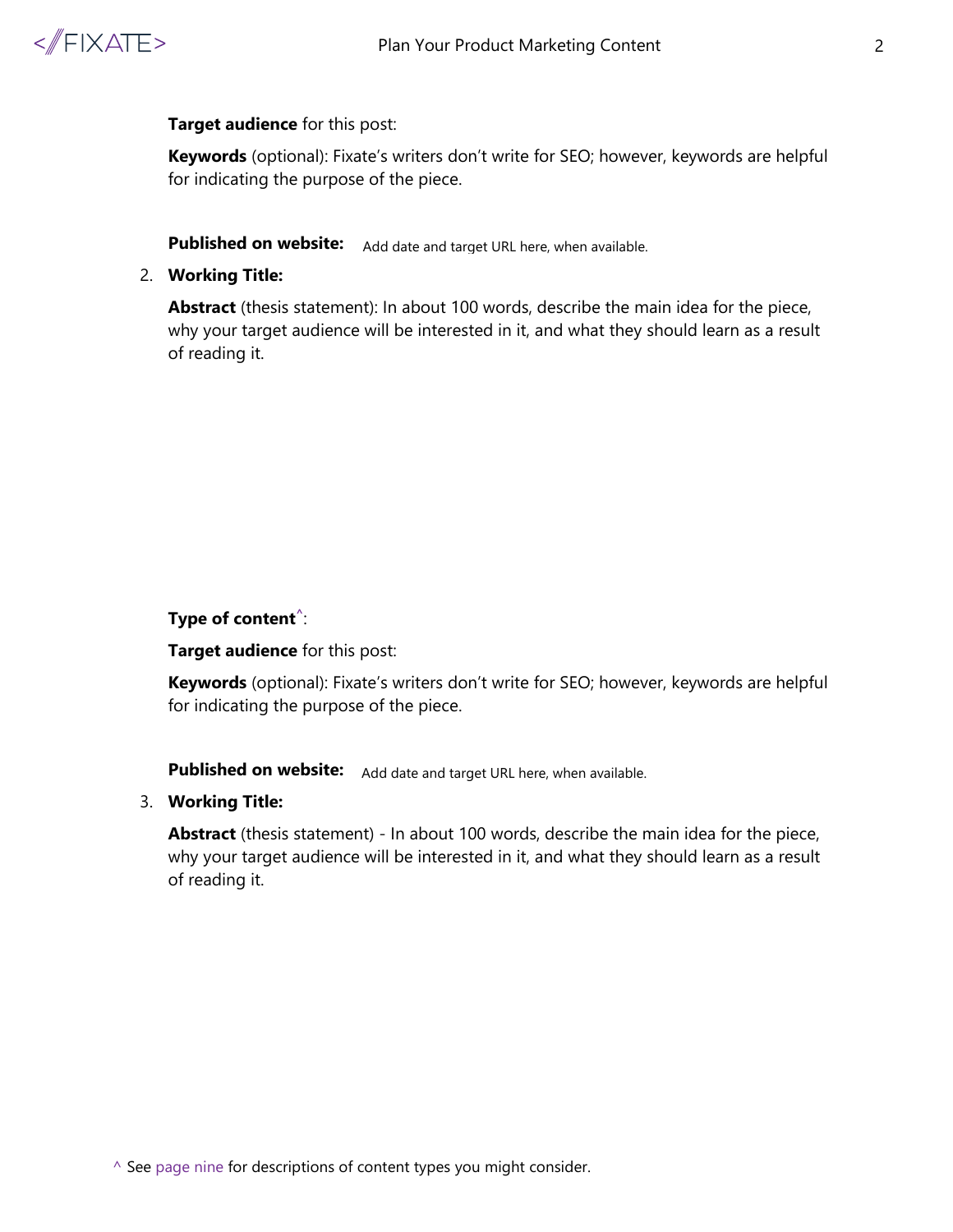

**Target audience** for this post:

**Keywords** (optional): Fixate's writers don't write for SEO; however, keywords are helpful for indicating the purpose of the piece.

**Published on website:** Add date and target URL here, when available.

4. **Working Title:** 

**Abstract** (thesis statement) - In about 100 words, describe the main idea for the piece, why your target audience will be interested in it, and what they should learn as a result of reading it.

#### **Type of content^:**

**Target audience** for this post:

**Keywords** (optional): Fixate's writers don't write for SEO; however, keywords are helpful for indicating the purpose of the piece.

**Published on website:** Add date and target URL here, when available.

# <span id="page-2-0"></span>Month Two

# <span id="page-2-1"></span>Content Creation Starts:

# <span id="page-2-2"></span>Anticipated Publish Date:

#### 5. **Working Title:**

**Abstract** (thesis statement) - In about 100 words, describe the main idea for the piece, why your target audience will be interested in it, and what they should learn as a result of reading it.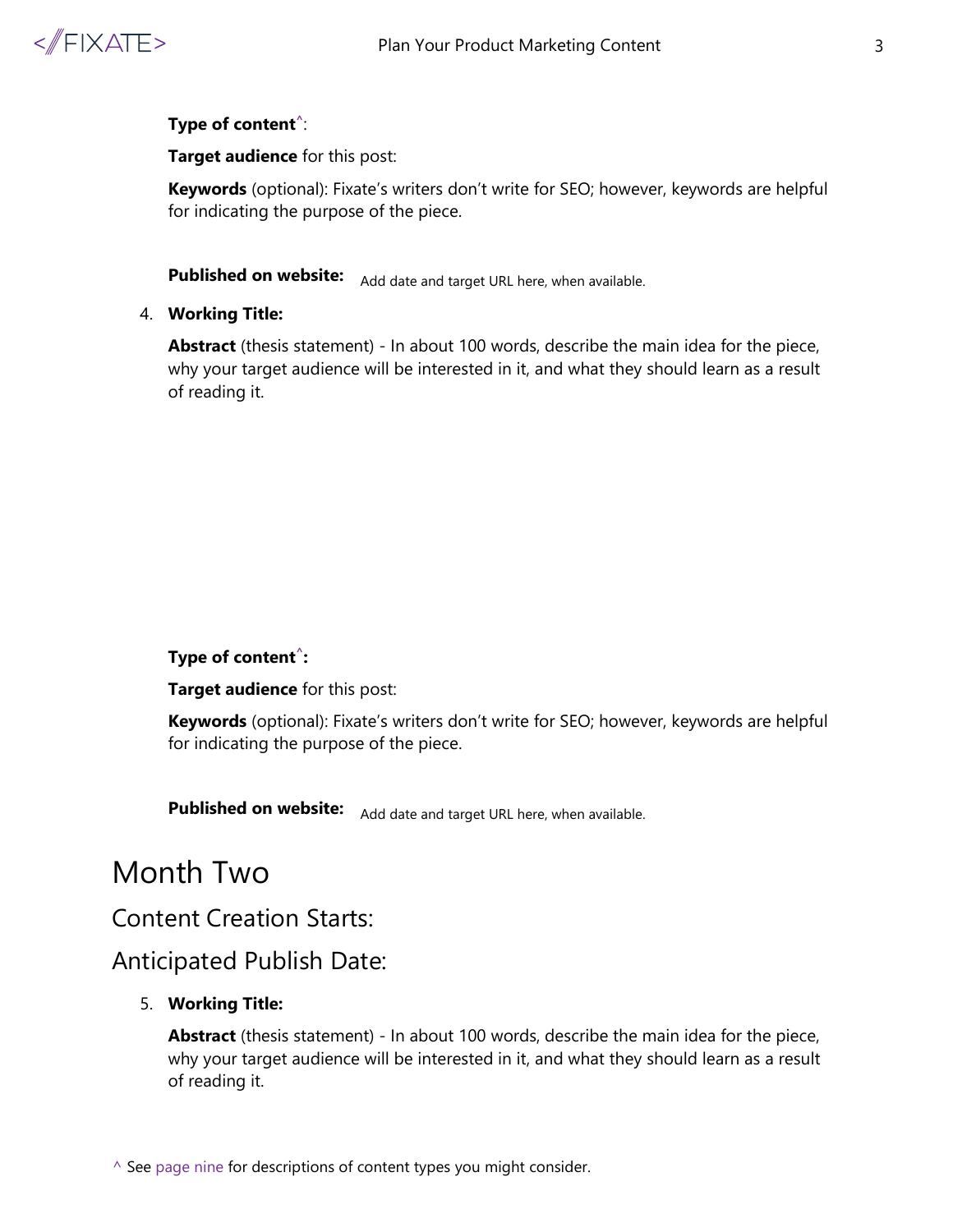

#### **Target audience** for this post:

**Keywords** (optional): Fixate's writers don't write for SEO; however, keywords are helpful for indicating the purpose of the piece.

**Published on website:** Add date and target URL here, when available.

#### 6. **Working Title:**

**Abstract** (thesis statement) - In about 100 words, describe the main idea for the piece, why your target audience will be interested in it, and what they should learn as a result of reading it.

#### **Type of content^:**

**Target audience** for this post:

**Keywords** (optional): Fixate's writers don't write for SEO; however, keywords are helpful for indicating the purpose of the piece.

**Published on website:** Add date and target URL here, when available.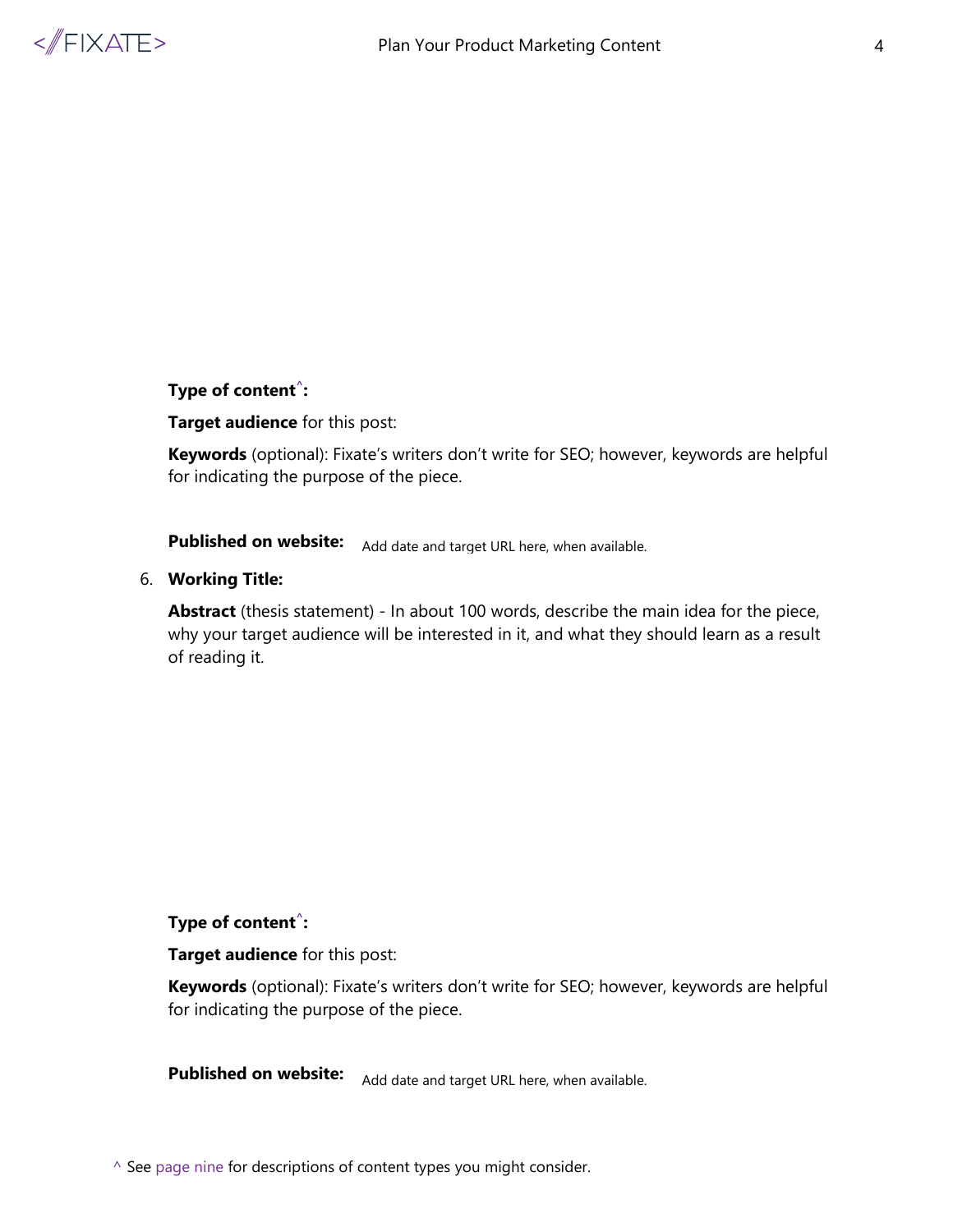

#### 7. **Working Title:**

**Abstract** (thesis statement) - In about 100 words, describe the main idea for the piece, why your target audience will be interested in it, and what they should learn as a result of reading it.

#### **Type of content^:**

**Target audience** for this post:

**Keywords** (optional): Fixate's writers don't write for SEO; however, keywords are helpful for indicating the purpose of the piece.

**Published on website:** Add date and target URL here, when available.

#### 8. **Working Title:**

**Abstract** (thesis statement) - In about 100 words, describe the main idea for the piece, why your target audience will be interested in it, and what they should learn as a result of reading it.

#### **Type of content^:**

**Target audience** for this post:

**Keywords** (optional): Fixate's writers don't write for SEO; however, keywords are helpful for indicating the purpose of the piece.

 $\wedge$  See [page nine](#page-8-0) for descriptions of content types you might consider.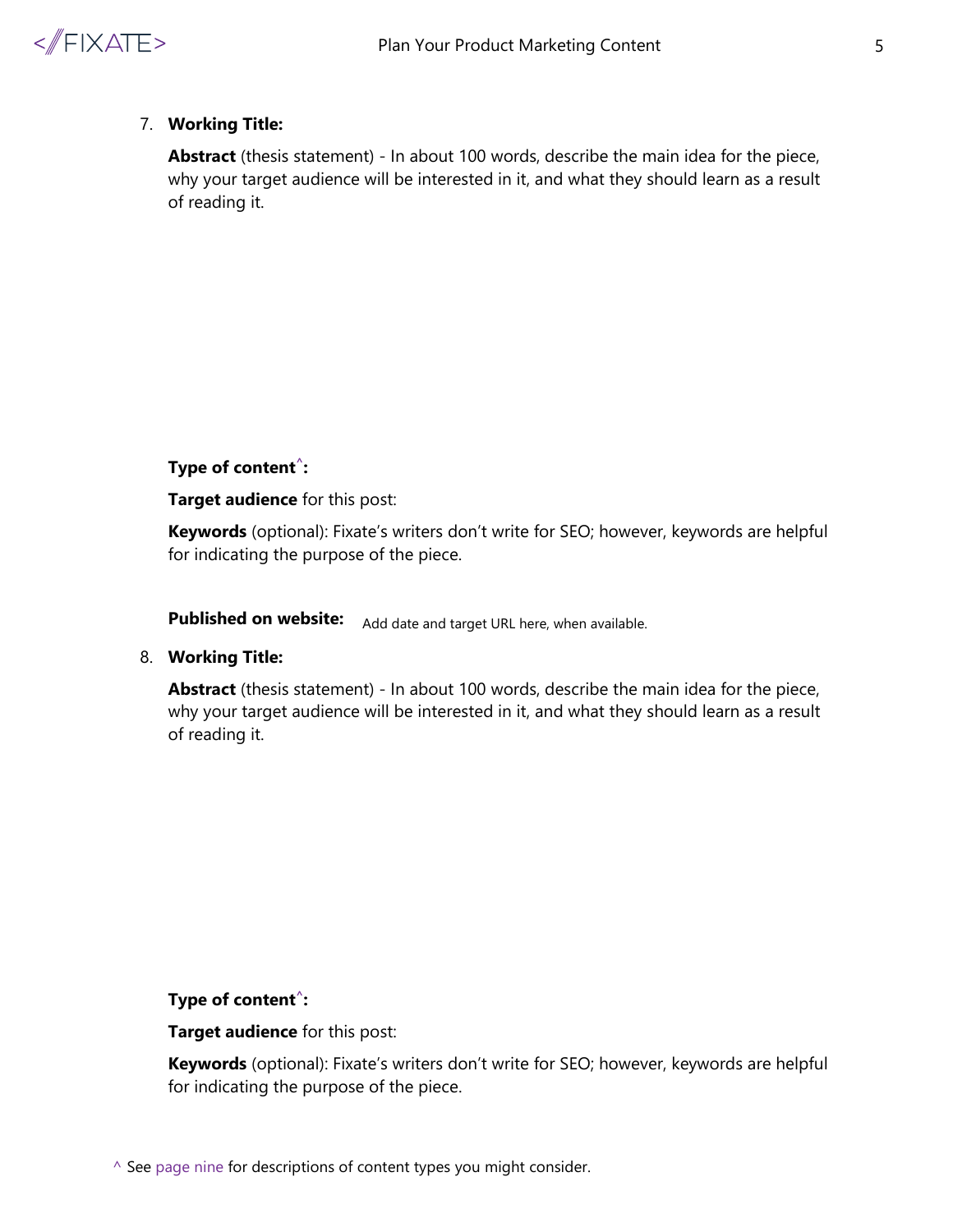

**Published on website:** Add date and target URL here, when available.

# <span id="page-5-0"></span>Month Three

# <span id="page-5-1"></span>Content Creation Starts:

### <span id="page-5-2"></span>Anticipated Publish Date:

#### 9. **Working Title:**

**Abstract** (thesis statement) - In about 100 words, describe the main idea for the piece, why your target audience will be interested in it, and what they should learn as a result of reading it.

#### **Type of content^:**

**Target audience** for this post:

**Keywords** (optional): Fixate's writers don't write for SEO; however, keywords are helpful for indicating the purpose of the piece.

**Published on website:** Add date and target URL here, when available.

10. **Working Title:** 

**Abstract** (thesis statement) - In about 100 words, describe the main idea for the piece, why your target audience will be interested in it, and what they should learn as a result of reading it.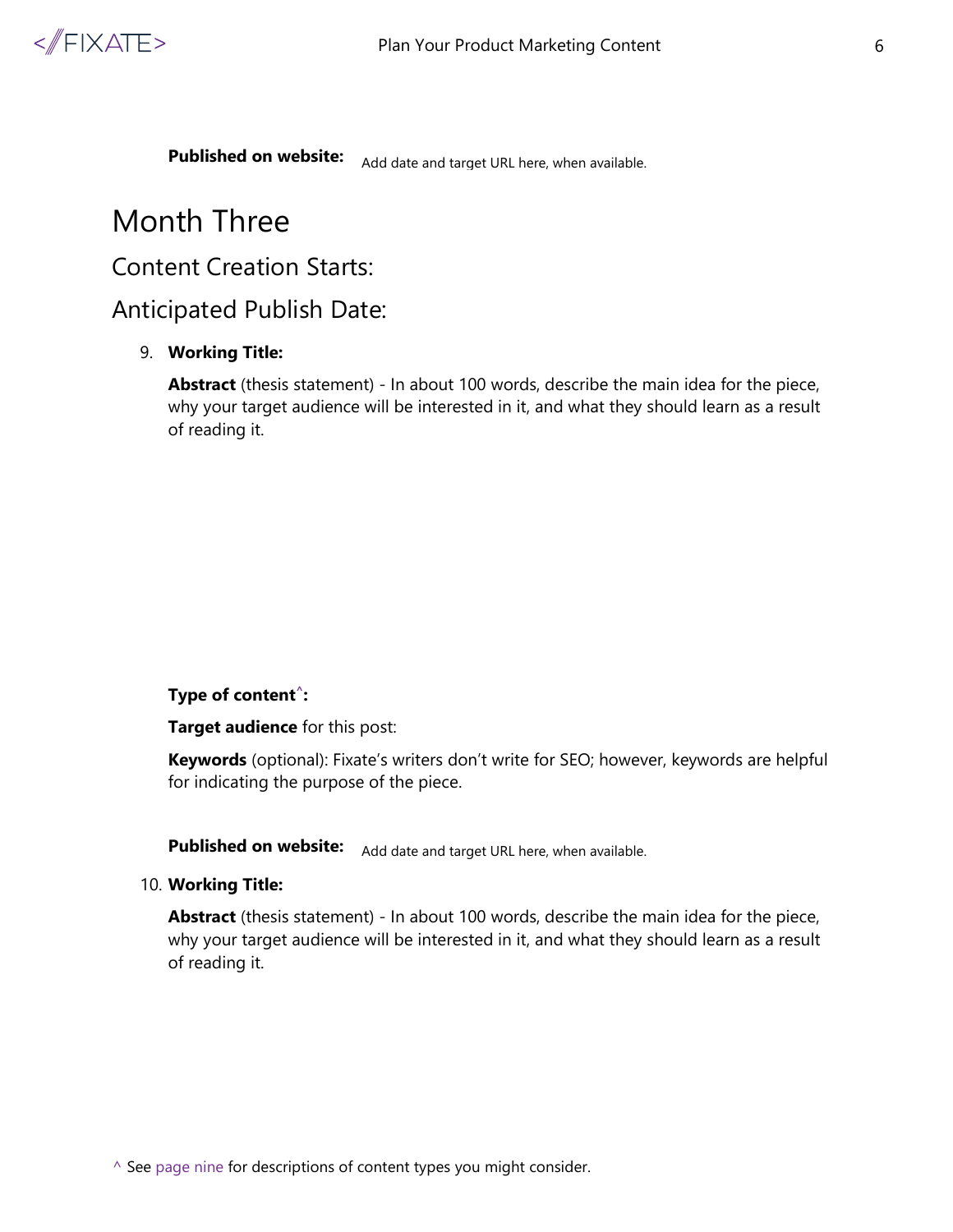

**Target audience** for this post:

**Keywords** (optional): Fixate's writers don't write for SEO; however, keywords are helpful for indicating the purpose of the piece.

**Published on website:** Add date and target URL here, when available.

#### 11. **Working Title:**

**Abstract** (thesis statement) - In about 100 words, describe the main idea for the piece, why your target audience will be interested in it, and what they should learn as a result of reading it.

#### **Type of content^:**

**Target audience** for this post:

**Keywords** (optional): Fixate's writers don't write for SEO; however, keywords are helpful for indicating the purpose of the piece.

**Published on website:** Add date and target URL here, when available.

#### 12. **Working Title:**

**Abstract** (thesis statement) - In about 100 words, describe the main idea for the piece, why your target audience will be interested in it, and what they should learn as a result of reading it.

 $\wedge$  See [page nine](#page-8-0) for descriptions of content types you might consider.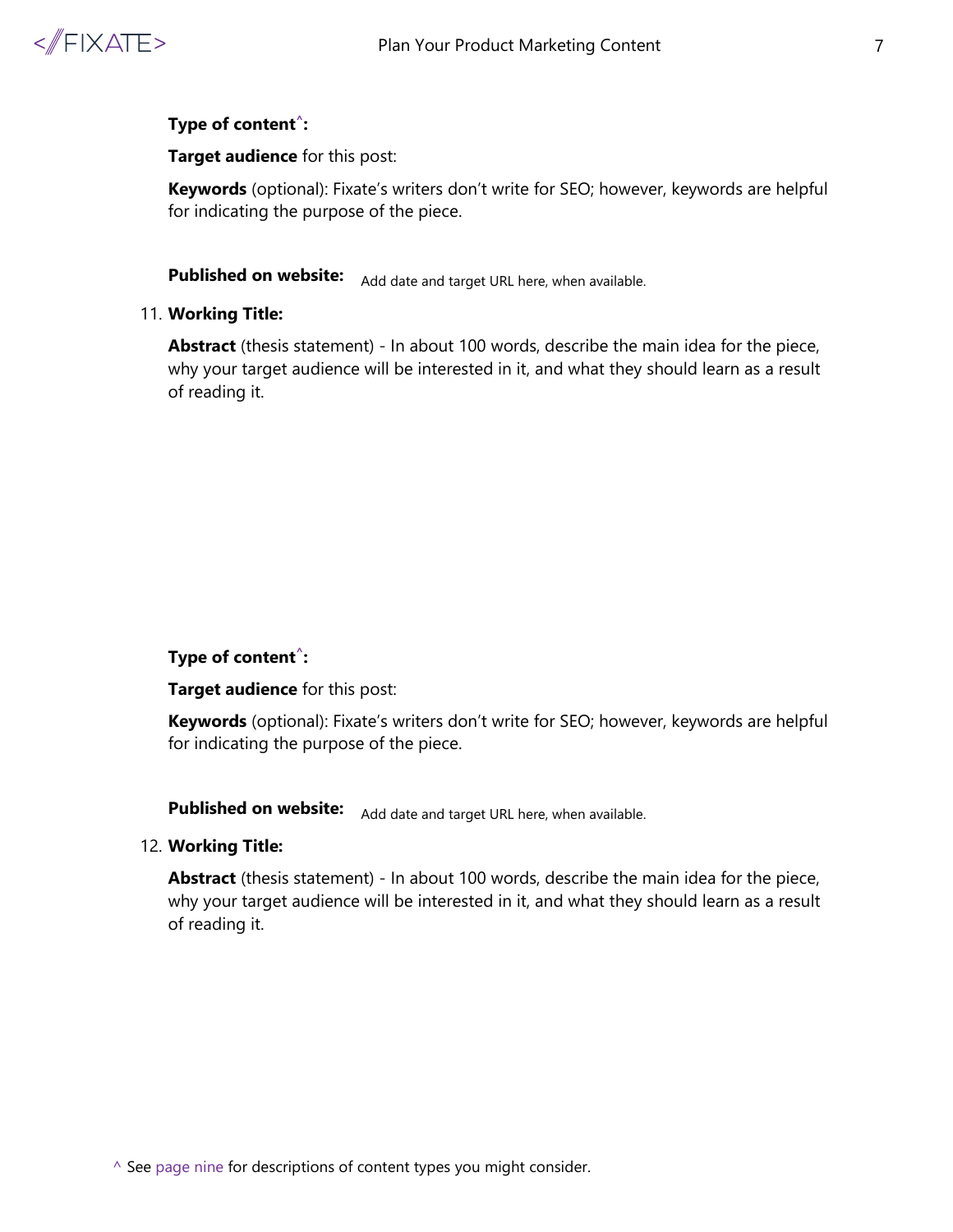

**Target audience** for this post:

**Keywords** (optional): Fixate's writers don't write for SEO; however, keywords are helpful for indicating the purpose of the piece.

**Published on website:**

Add date and target URL here, when available.

^ See [page nine](#page-8-0) for descriptions of content types you might consider.